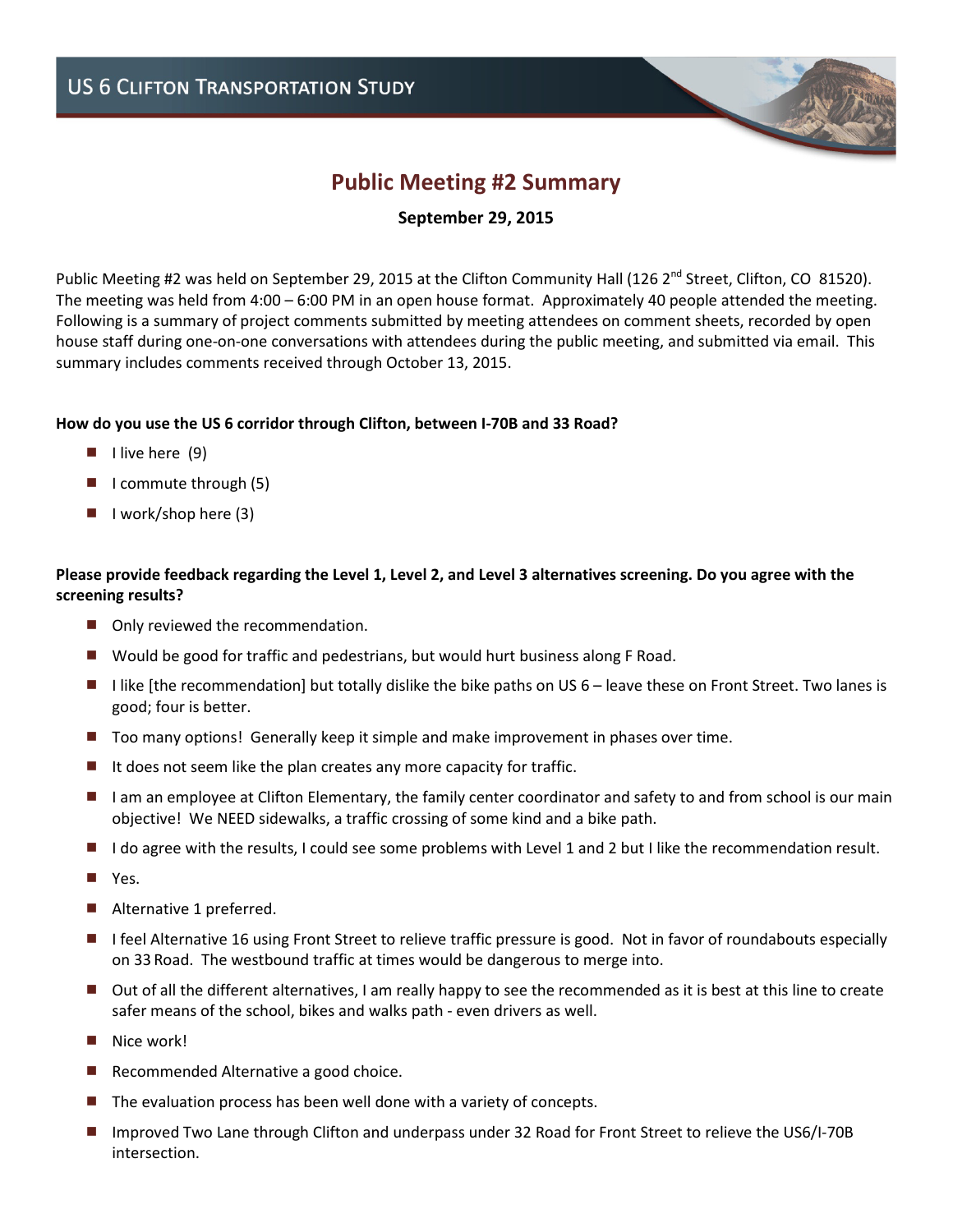**Please share your thoughts regarding the Recommended Alternative. What would you like CDOT and the local agencies to consider as improvements move forward into future design projects?** 

### **Recommended Corridor Improvements (Roadway and Intersection)**

- Just make the area functional and nice.
- No. Do not like right-in/right-out as option. Worried about business accesses. Why do two lanes eastbound go past Clifton Liquors? Think two lanes should end at 1<sup>st</sup> Street.
- Going from two lanes to two lanes is not going to handle more traffic.
- As a school representative, a safety and transportation path for students to get to and from school is our top priority.
- Consider outreach to District 51 regarding flashing beacons at the school crossing.
- It's not too drastic but it will also minimize the intrusion to present businesses.
- $\blacksquare$  Put a flashing red light by fire station for when fire trucks come out. (2)
- Fire Department needs a safety signal.
- Investigate westbound left queuing from Front Street to 1<sup>st</sup> Street when a train is crossing 1<sup>st</sup> Street.
- Need eastbound left turn arrow at 33 Road signal. Can't make left turn when high school lets out.
- Southbound left turn at I-70B is hard for trucks. Westbound stop bar needs moved east to give turning room.
- Longer eastbound right turn lane at  $1<sup>st</sup>$  Street (even if accel/decel is not provided).
- Add left turn westbound US 6C to westbound I-70 B (double left).
- Like 1<sup>st</sup> Street connection.
- I prefer the recommended alternative. It will improve the flow of traffic and create a more walkable, bike-able community.
- $\blacksquare$  1<sup>st</sup> Street Mesa County.

#### **33 Road Roundabout Option – Would you prefer a roundabout or traffic signal at 33 Road?**

- $\blacksquare$  Roundabout (5)
- $\blacksquare$  Traffic signal (10)
- $\blacksquare$  I would like to see roundabouts instead of traffic lights at 33 Road.
- Add roundabout option at 33 Road.
- $\blacksquare$  I'm ok with the roundabout.
- No roundabout.
- The worry for roundabout on 33 Road is speeding. The railroad overpass on Highway 6 is notorious and where do the bicyclists go?

#### **Pedestrian, Bicyclist, and Transit Improvements**

- **N** Yes!
- Yes to all.
- Yes I would like all three improvements.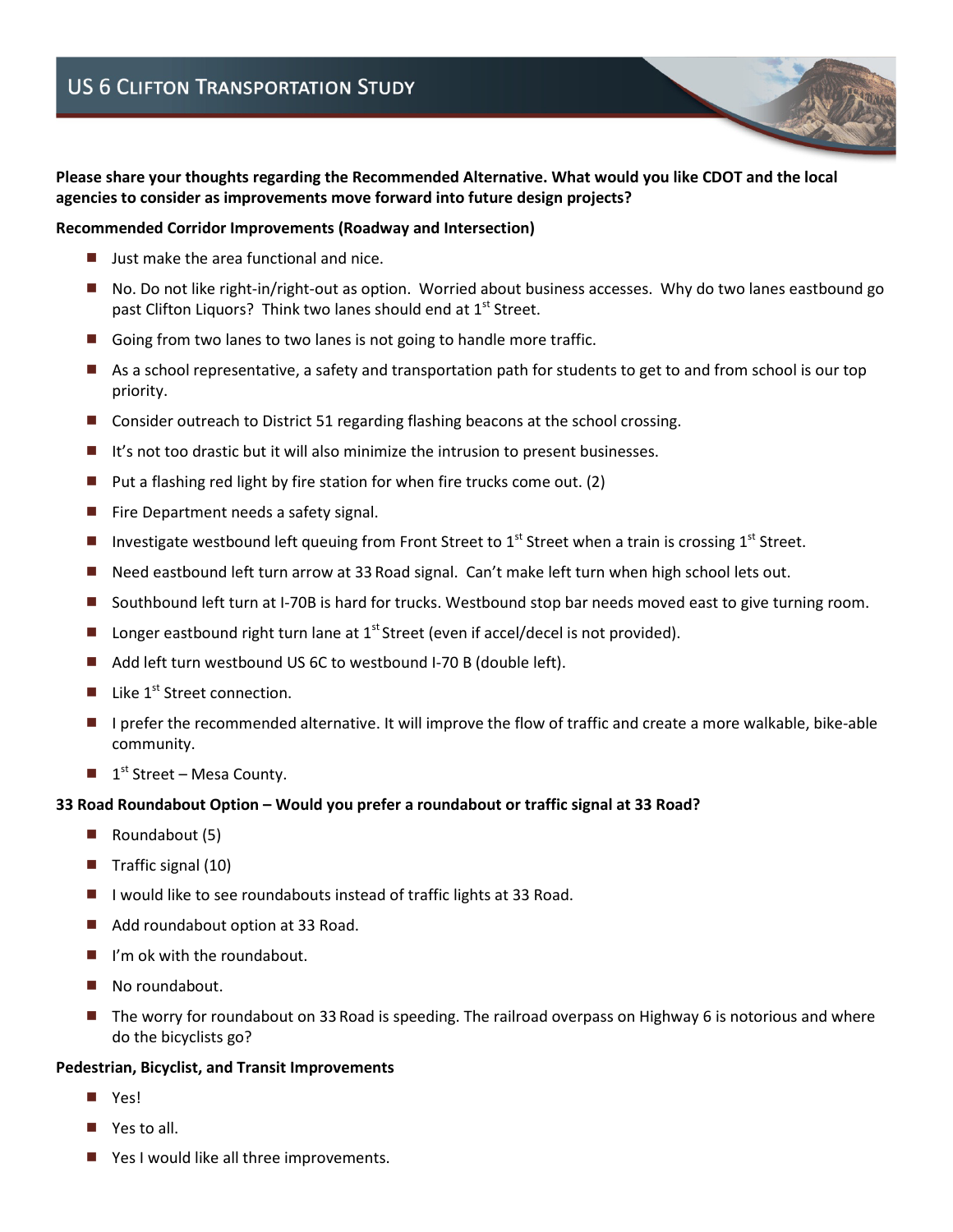- Clifton Elementary School enrollment so far is 500+ students and a lot of those students walk or would ride a bike if it was safe. These are young children who need safe sidewalks, bike paths, etc.
- We have many students who attend Clifton Elementary who also use that facility all weekend as well as during the week. It is the only park/play area that children can access in the area. We need sidewalks and safe bike crossing areas.
- $\blacksquare$  To accommodate school children, detach walk from  $5^{th}$  to 33 Road at least on north side of highway.
- Detached where ever possible especially along school walking routes and in front of school.
- Sidewalks are great.
- Add sidewalk to Grand Avenue from  $1<sup>st</sup>$  to  $2<sup>nd</sup>$  Streets.
- Concerned vehicles won't yield at mid-block crossing want flashing light for kids crossing US 6C.
- Prefer detached sidewalks rather than attached. So, are there opportunities to detach for at least in front of certain properties like in front of the school and along the street east of the school to 33 Road? This will be a school walking route. Also detached on south side of Highway 6 starting at across from school and heading east to 33 Road.
- Connect sidewalk along I-70B south of US 6 to the west.
- $\blacksquare$  I see no need for sidewalks wider than four-feet.
- No bicycle lanes.
- Need bus drop off on eastbound side of road. People are riding all the way to Palisade and back to be dropped off.
- The safety of pedestrians and bicyclists is vital. Creating multi-modal transportation corridors will improve the quality of life and revitalize Clifton.

**Construction funding for corridor improvements has not yet been identified. It is likely improvements will be constructed as separate projects, and implemented as funding becomes available. Which improvements should be highest priority?** 

- Sidewalks.
- $\blacksquare$  Sidewalks, curbs, bike lanes, pedestrian crossings, bus pull outs.
- If would be nice to get north side sidewalks in east of  $5<sup>th</sup>$  Street before development, to help with walking school children.
- Highest priority should be the section near the school. The children are too close to the road.
- $\blacksquare$  Safe sidewalks, crossing signals and bike lanes.
- (1) Because of school, sidewalks on both sides of US 6. (2)  $1<sup>st</sup>$  Street both north and south of US 6 be widened. North for I-70 connection. (3) Front Street to I-70B. (4) Two left turns along with #3 above.
- Does not matter? Asking for Tabor rebates to fund this project.
- Traffic light at  $5<sup>th</sup>$  Street would be good.
- Signal lights.
- Turn lanes would seem like highest priority, provide the biggest initial benefit.